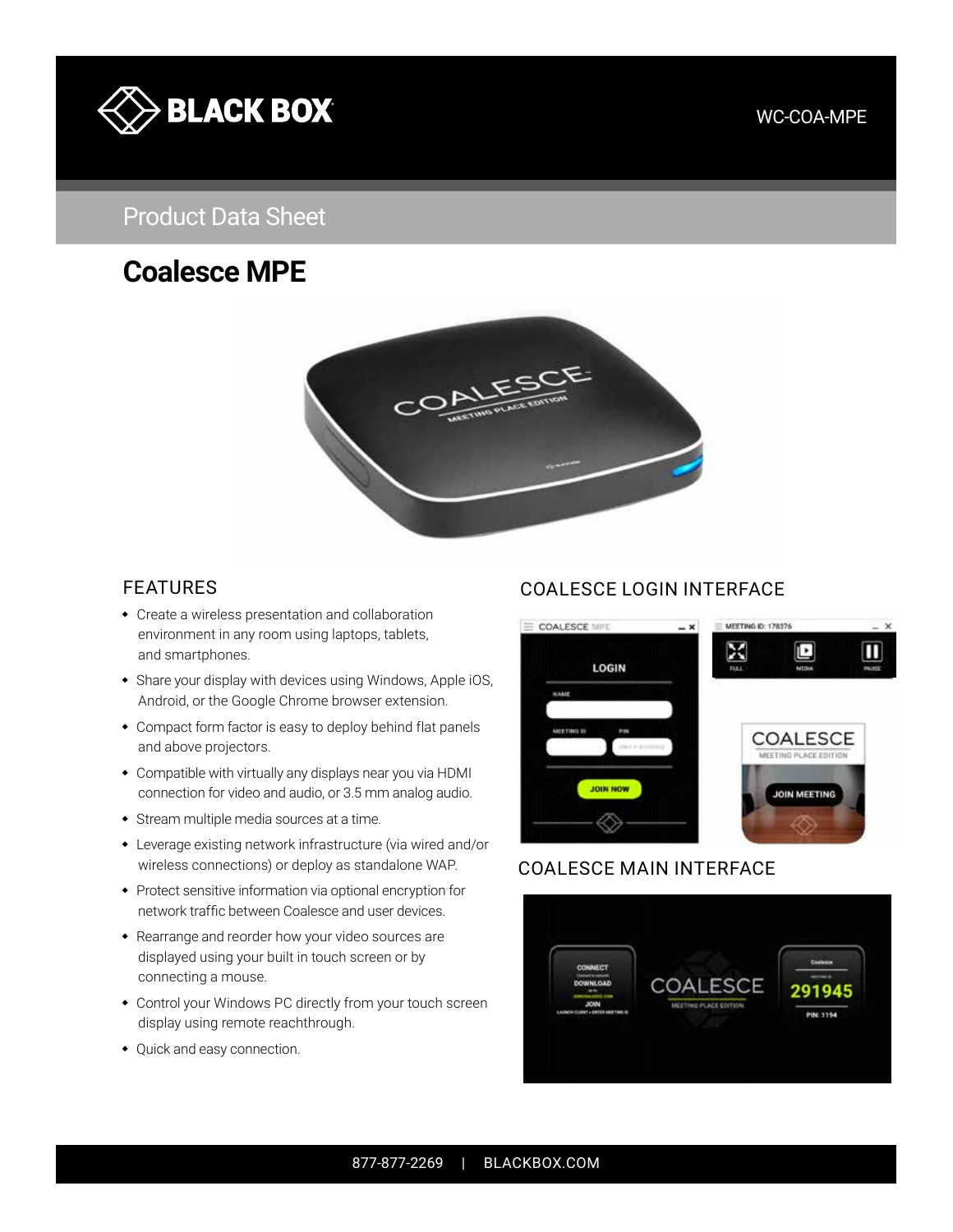## COALESCE MPE HARDWARE SPECIFICATIONS

| Hardware                                |                                                                                                                                                          |  |  |
|-----------------------------------------|----------------------------------------------------------------------------------------------------------------------------------------------------------|--|--|
| Type                                    | Android® Based SBC                                                                                                                                       |  |  |
| Dimensions                              | 1.18"H x 4.72"W x 4.72"D (3 x 12 x 12 cm)                                                                                                                |  |  |
| Weight                                  | 0.40 lb. (0.18 kg)                                                                                                                                       |  |  |
| Mounting Options                        | Console tabletop                                                                                                                                         |  |  |
| Connectors                              | $(1)$ HDMI,<br>(1) Optical Audio,<br>(1) RJ-45 Ethernet (10/100/1000),<br>(1) USB 2.0, (1) USB 3.0, (1) USB-C, (1) Micro SD<br>(1) 5-VDC power connector |  |  |
| Power                                   |                                                                                                                                                          |  |  |
| Input                                   | 5 VDC, 3 A                                                                                                                                               |  |  |
| System                                  |                                                                                                                                                          |  |  |
| Processor                               | Rockchip® RK399-6 Cores 64-bit (Dual Core A72 + Quad Core A53)                                                                                           |  |  |
| <b>Graphics Processor</b>               | Mali-T864                                                                                                                                                |  |  |
| Internal Storage                        | 2 GB DDR3 RAM,<br>16 GB Flash Storage                                                                                                                    |  |  |
| Wireless                                | Dual Band 802.11 a/b/g/n AC2.0                                                                                                                           |  |  |
| Video Output                            | HDMI output with Audio                                                                                                                                   |  |  |
| <b>Streaming Video Support</b>          | HD (1920 x 1080),<br>HD SD (1280 x 720)                                                                                                                  |  |  |
| Audio Output                            | SPDIF Digital Optical Audio                                                                                                                              |  |  |
| 1/0                                     | (1) USB 2.0, (1) USB 3.0, (1) USB-C, (1) Micro SD, IR                                                                                                    |  |  |
| Operating System                        | Android 6.0 Marshmallow                                                                                                                                  |  |  |
| Coalesce Software Pre-installed         | Includes Android version of Coalesce server software built for wireless sharing.                                                                         |  |  |
| <b>Security Specifications</b>          |                                                                                                                                                          |  |  |
| Network Interface Cards                 | (1) Ethernet NIC and (1) wireless NIC                                                                                                                    |  |  |
| Network Settings                        | Accessed via Coalesce configuration panel and an (optional) admin pin;<br>Settings include DHCP or fixed address, DNS server, SSID Name (for wireless)   |  |  |
| Network Modes                           | Wireless Access Point, Ethernet Network Deployment, Dual-Network, Wireless Client                                                                        |  |  |
| Encryption                              | 2048-bit length encryption key, TLS/DTLS, HTTPS                                                                                                          |  |  |
| Software Security and Access<br>Options | Disable/enable local configuration, open access, pin lock, screen key                                                                                    |  |  |